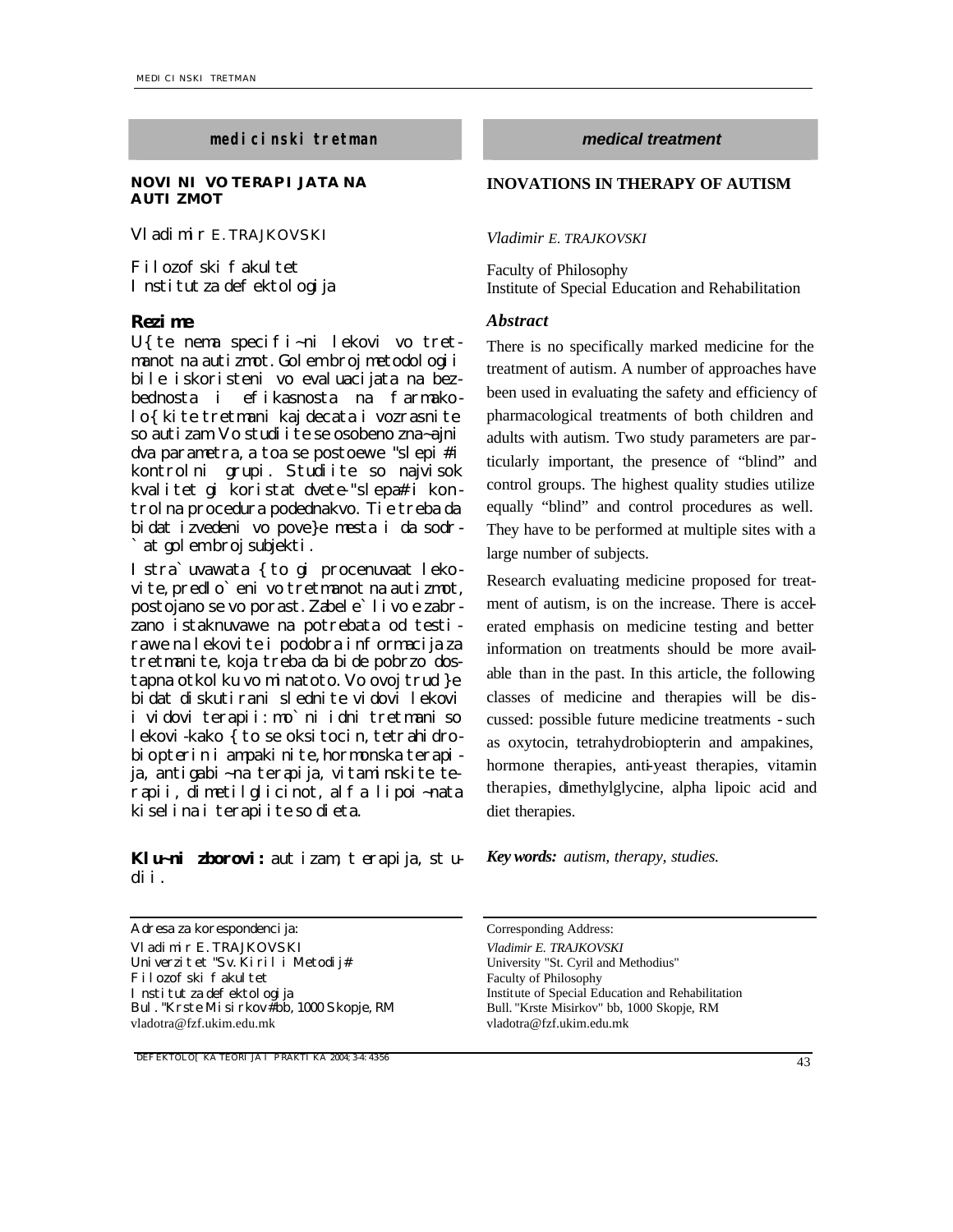Autizmot pretstavuva pervazivno razvojno naru{ uvawe { to se javuva vo ranoto detstvo i se karakterizira so naru{uvawa vo socijalnata i komunikatvnata sfera, namaleni interesi i povtoruva~ko odnesuvawe (1).

Autizmot bi trebalo da bide dijagnosticiran do vozrast od 18 meseci. Ranata intervencija e mnogu va`na za podobar ishod. Terapiite vklu~uvaat defektolo{ki tretman, logopedski tretman, okupaciska i bihejvioral na terapija. U{te nema specifi~ni lekovi vo tretmanot na autizmot. Nema farmakolo{ki tretman {to bi poka`al markantno podobruvawe na jadrovite simptomi kako { to se socijalnoto, govornoto i kognitivnoto naru{uvawe kaj autizmot. Medicinskite vidovi terapii ~esto im ovozmo`uvaat na autisti~nite individui da `iveat nadvor od instituciite (2).

Istra`uvawata { to gi procenuvaat lekovi te i koi bile predlo`eni vo tretmanot na autizmot, postojano se vo porast. Zabele` livo e zabrzano istaknuvawe na potrebata od testirawe na lekovite i podobra informacija za tretmanite {to treba da bide pobrzo dostapna otkol ku vo minatoto.

**Celta na ovoj trud**e da prika`e nekoi novi vidovi biomedicinski tretmani {to se koristat vo svetot.

## *1. Vidovi tretmani koi mo`e da se koristat vo idnina*

**Oksitocinot** e mal peptiden hormon, sostaven od devet aminoki sel i ni { to, normal no, se sekretira od majkata pri ra|aweto i doeweto na deteto. Vo animalnite studii bilo najdeno deka toj e asociran so socijal noto odnesuvawe. Koga bil inektiran kaj ivotnite, oksitocinot go zgolemil nivnoto socijalno odnesuvawe, a koga bile dadeni negovi blokatori, toga{ se namalilo nivnoto socijalno odnesuvawe i bila izbegnuvana socijal nata i nterakcija (3).

Podatocite kaj ~ovekot uka`uvaat na mo` na uloga na oksi toci not vo tretmanot na autisti~nite simptomi.

## *Voved Introduction*

The autism is pervasive developmental impairment that occurs in early childhood characterized with impairments in social and communicative sphere, reduced interests and repeated behavior (1).

The autism has to be diagnosed up to the age of 18 months. Early intervention is very important for better results. The therapies include special education and rehabilitation treatment, treatment of speech therapist, occupational and behavioral therapy. There is no specifically marked medicine for the treatment of autism. There are no pharmacological treatments, which indicate noticeable im provement of core symptoms such as social, speech and cognitive impairments of autism. Medical therapies often enable autistic individuals to live outside the institutions (2).

Research evaluating medicine proposed for treatment of autism, is on the increase. There is accelerated emphasis on medicine testing and better information on treatments should be more available than in the past.

**The aim of this article** is to present some new types of biomedical treatments used in the world.

## *1. Treatments that could be used in future*

**The oxytocine** is a tiny peptide hormone consisted of nine amino acids that mother normally secrets during child's birth and breast-feeding. The animal studies associate it with social behavior. When oxytocine was injected in animals, it increased their social behavior, and when its blockers were used then their social behavior and social interaction were reduced (3).

Human data show that the role of oxytocine in treatment of autistic symptoms is possible.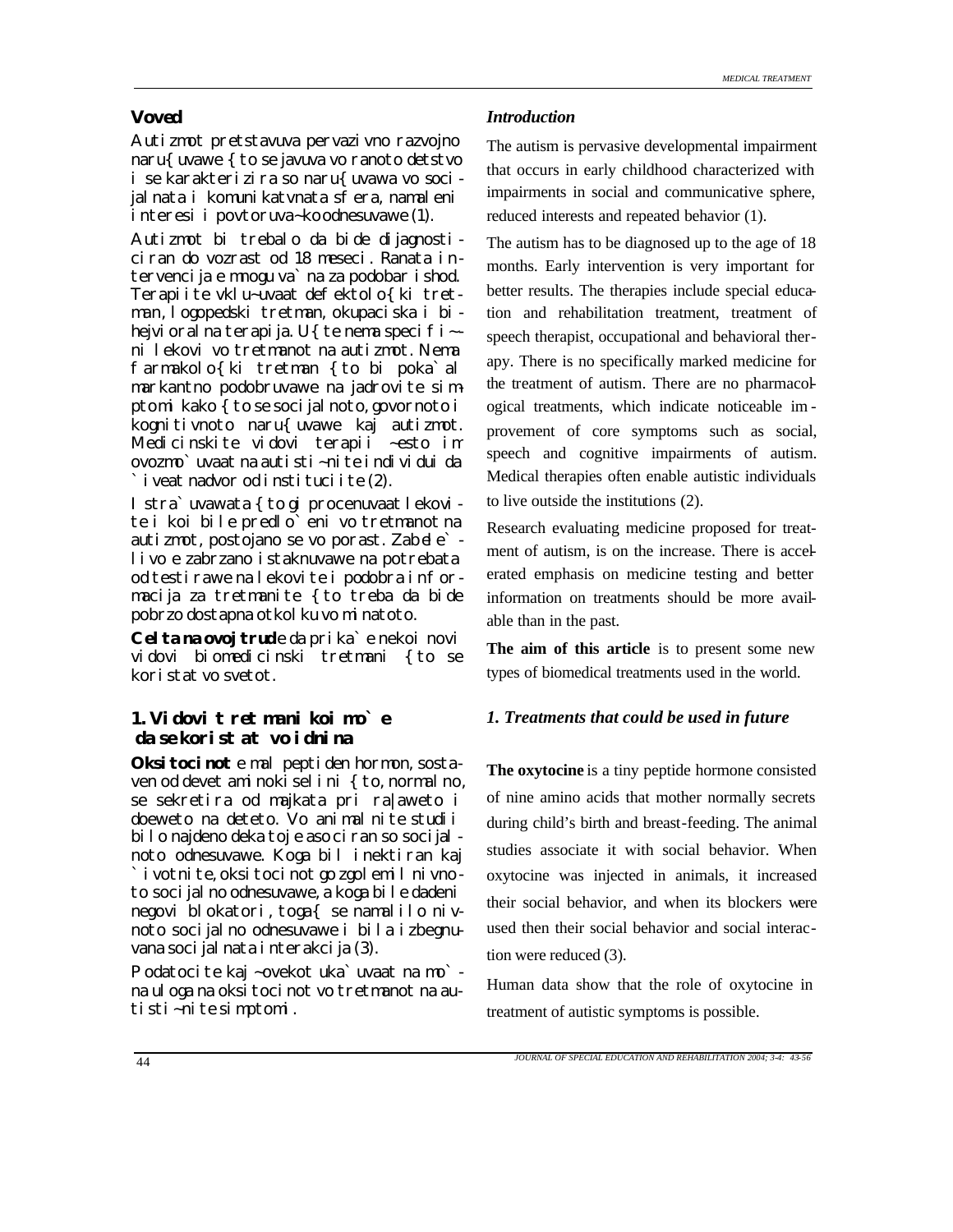Vo edna studija bile ispituvani koncentraciite na oksitocin kaj 29 deca so autizam i 30 izedna~eni po vozrast deca bez autizam. Decata so autizam imale poniski nivoa na oksitocin. Decata bez autizam poka`ale povisoki nivoa so tekot na vozrasta, { to ne bilo slu~aj i kaj decata so autizam (4). Hollander i sor. napravile dvojno-slepa, placebo-kontrolirana studija na infuzija so oksitocin kaj adulti, dijagnosticirani kako autizam ili Asperger-ov sindrom. Tie zabele'ale namaluvawe na repetitivnoto odnesuvawe kaj 13 od 15 nabquduvani subjekti koi primile infuzija so oksitocin. Za razlika od niv samo 6 od 15 ~lenovi na placebo-grupata poka`ale namaluvawe na repetitivnoto odnesuvawe. Ne bile najdeni razliki vo nesakanite efekti me|u oksitocinskata i placebo-grupata. Ovie avtori uka ale i na toa deka socijalnoto odnesuvawe mo`e da se podobri so oksitocinskiot tretman (5).

**Tetrahidrobiopterin (R-BH4)** e drug lek, istra`uvan vo tretmanot na autizmot. Toj e hemisko soedinenie potrebno za sinteza na nevrotransmiterite, kako { to se serotoni not i drugite kateholamini. Vo edna otvorena pilot-studija { est predu~ili { ni deca so autizam bile tretirani so R-BH4. Roditelite soop{tile za podobruvawe vo kontaktot so o~ite, vo `elbata za interakcija i vo brojot na zborovi. PET-skenovite poka`ale 10% zgolemuvawe vo vrzuvaweto na dopamin D2 receptorot vo n. caudatus i vo putamen. N. caudatus i putamen se komponenti na sistemot na bazalnite ganglii i se poliwa dlaboko vo mozokot { to primaat razli~ni impulsi od korata na mozokot, gi procesiraat tie impulsi i gi vra}aat do motornata kora. N. caudatus vlijae na motivacionite procesi, a putamen e povrzan so nesvesnata koordinacija na ednostavnoto senzomotorno odnesuvawe. Bidej}i samo edna studija e sprovedena za ovoj lek, neophodni se i drugi istra`uvawa za da se proceni negovata bezbednost i efikasnost (6).

One study examined the concentrations of oxytocine in 29 children with autism and 30 children at the same age without autism. The children with autism had lower level of oxytocine. The children without autism showed higher level while growing up which was not the case in children with autism (4). Hollander et al. made double "blind", placebocontrolled study of infusion with oxytocine in adults, diagnosed as autism or Asperger syndrome. They noted declined repeating behavior in 13 of 15 observed subjects who received infusion with oxytocine. Contrary to them, only 6 of 15 members of placebo group showed declined repeating behavior. There were no differences of unwanted effects between oxytocine and placebo groups. These authors indicated that the social behavior could be improved with oxytocine treatment (5).

**Tetrahydrobiopterin (R-BH4)** is another medicine examined in the treatment of autism. It is a chemical compound necessary for synthesis of neuro-transmitters, such as serotonine and other kateholamines. In one open pilot study, six preschool children with autism were treated with R-BH4. The parents reported improvement in eye contact, willing for interaction and number of words. PET-scans showed 10% increase in binding of dopamine D2 receptor in n. caudatus and in putamen. N. caudatus and putamen are components of the basal ganglion system and they are areas deep in the brain, which receive different impulses from the brain cortex, process those impulses and return them back to the motor cortex. N. caudatus influences the motivating processes and putamen is connected with unconscious coordination of sim ple sense-motor behavior. Since there is only one study carried out on this medicine, other researches are necessary to evaluate its safety and efficiency (6).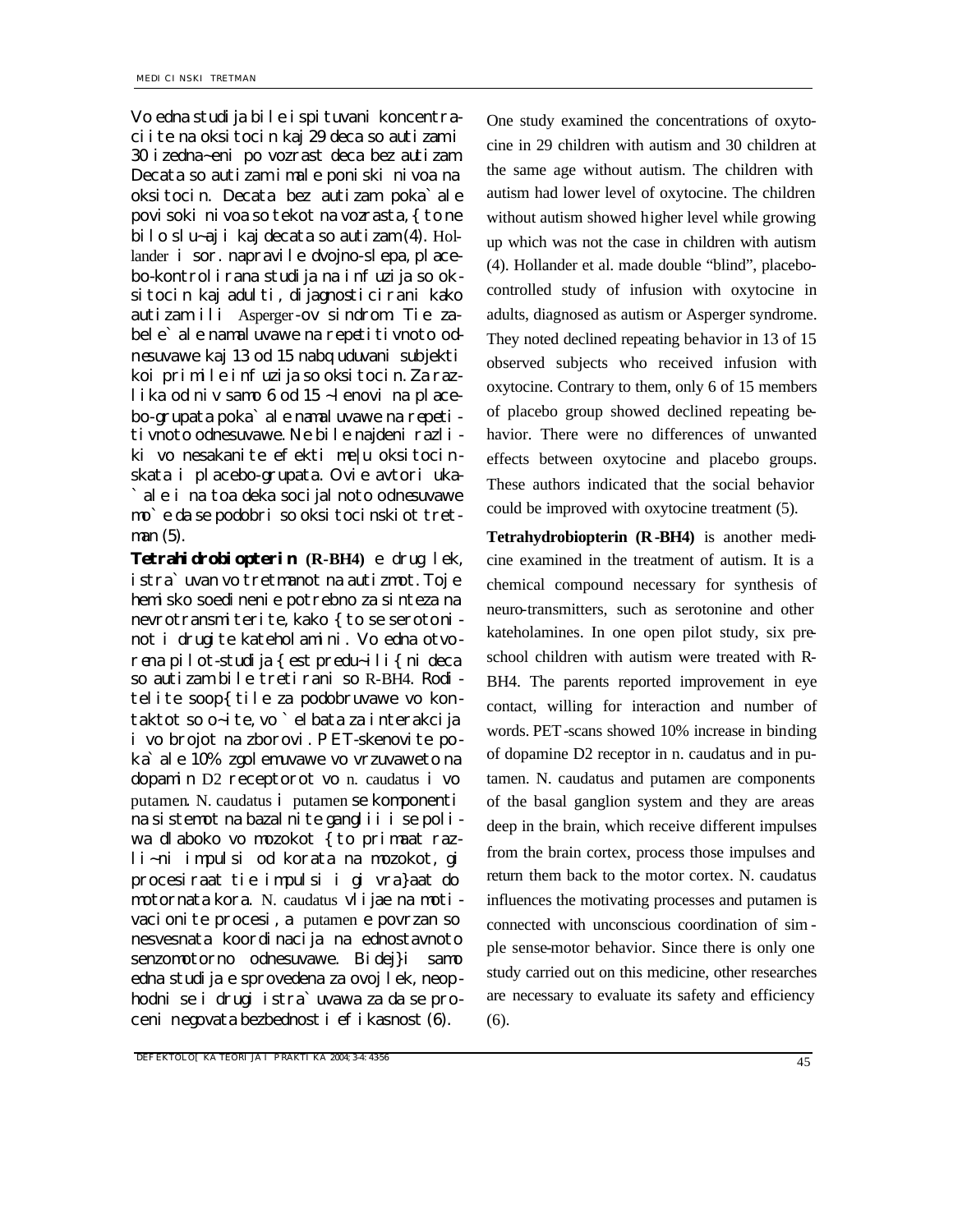**Ampakini** se relativno nova klasa lekovi {to ja poka~uvaat aktivnosta na AMPA-receptorot. Ovie receptori pomagaat vo prenesuvawe na glutamatnite signali vo mo zokot. Studiite poka`uvaat deka ovie zoni vo mozokot se pomalku aktivni i imaat pomala gustina na AMPA-receptori. Tie lekovi ja podobrile memorijata kaj pacientite so Alchajmerova bolest. CX516 e ampakin {to ima efekt vrz kognitivnite i bihejvioralnite simptomi kaj individui so Fragilen X sindrom i autizam (7).

# *2. Hormonska terapija 2. Hormonal therapy*

**Sekretinot** e polipeptid, sostaven od 27 aminokiselini, {to se sekretira vo tenkoto crevo kako odgovor na hlorovodorodnata ki sel i na od `el udni kot. Sekreti not se apsorbira vo krvta i go predizvikuva pankreasot da sekretira bikarbonati { to ja neutraliziraat kiselinata vo crevoto. Sekretinot ja namaluva cirkulacijata vo crevoto i umereno go inhibira crevniot motilitet, so {to go zabavuva dvi`eweto na crevnata sodr`ina. Poradi negovite za{titni i smiruva~ki efekti na crevoto, sekretinot e koristen kako del od dijagnosti~ki testovi, sproveduvani za da gi eval ui raat pri~inite na gastrointestinal nite naru{uvawa; kako na primer, hroni~nata dijarea i sindromot na iritabilni creva.

Decata so autizam, kako i drugite deca {to imaat gastrointestinalni problemi, mo`e da primat sekretin pri dijagnosti~koto testirawe. Eden pacient so autizam, Peter Beck, na vozrast od ~etiri godini, primil sekretin pri laboratoriskoto testirawe, sprovedeno za da se vidat pri~inite za negovata hroni~na dijarea. Za tri nedeli davawe infuzija so sekretin odnesuvaweto markantno mu se promenilo. Peter mo`el da izre~e preku 100 zborovi, da ka`e kusi re~enici, da odgovara na pra{awata i go podobril kontaktot so o~ite. Negovata dijarea, isto taka, se podobrila (8). Vo edna druga studija se soop{teni sli~ni vidovi podobruvawa na simptomi, predizvikuvaj}i

**Ampakines** are relatively new medicine class, which increase the activity of AMPA-receptor. These receptors help the transfer of glutamate signals in the brain. The studies show that these areas in the brain are less active and with less density of AMPA-receptors. They improved the memory of patients with **Alzheimer** disease. CX516 is ampakine which influences cognitive and behavioral symptoms in individuals with fragile X syndrome and autism (7).

**The secretin** is polypeptide, consisted of 27 amino acids secreted in small intestine as a reaction to the chloro-hydrogen acids from the stomach. The secretin is absorbed in the blood and challenges the pancreas to secrete bicarbonates, which neutralize the acid in the intestine. The secretin reduces the circulation in the intestine and moderately inhibits intestine motion, slowing down the movement of intestine content. Because of its protective and relaxing effects on the intestine, the secretin is used as a part of diagnostic tests conducted to evaluate the reasons for gastro-intestinal impairments; for example: chronic diarrhea and syndrome of irritable intestines.

Children with autism, as other children with gastro-intestinal problems, can be treated with secretin while diagnostic testing. A patient with autism, Peter Beck, at the age of 4, was treated with secretin in laboratory testing carried out to find the reasons for his chronic diarrhea. After three-week treatment of secretin infusion, the behavior remarkably changed. Peter could pronounce more than 100 words, compose short sentences, reply questions and he improved eye contact. His diarrhea improved, too (8). In another study, similar symptom improvements are registered, causing interest for secretin therapy in autism.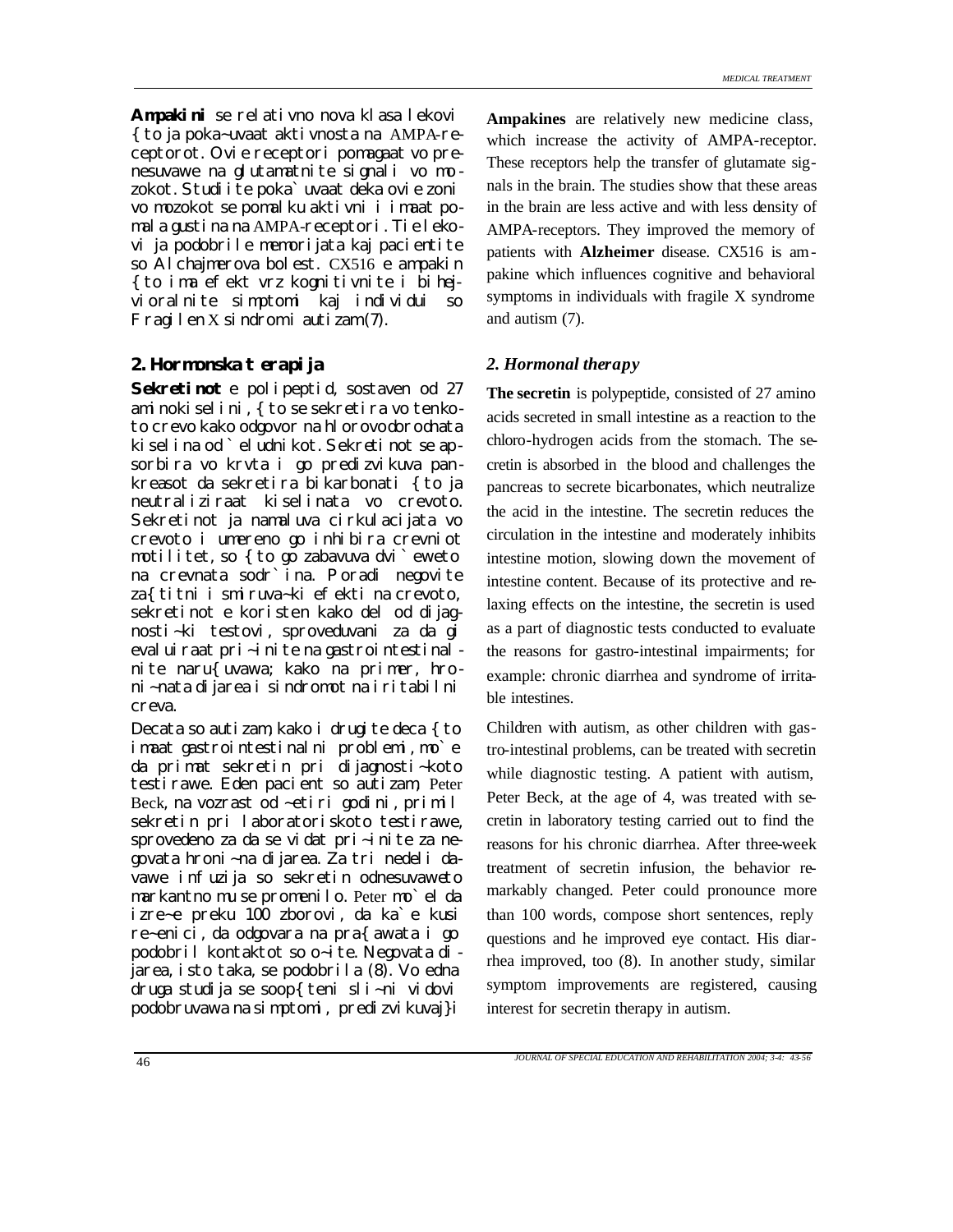interes za sekretinot kako mo`na terapija za autizmot. Vo ovaa studija se uka`uva deka sekretinot mo`e da ja podobri sostojbata so crevnata ligavica, odnosno da ja normalizira, so { to se onevozmo`uva golemite proteini, ili toksini da pominat od crevata vo krvta, so { to se prevenira sindromot na propu{tlivi creva (9). Koga se vnesuva vo terapevtski dozi, sekretinot se dava intravenski. Obi~no se dava vo pomali dozi vo vremetraewe od { est nedeli, a vo golema doza se dava edine~no. Dodeka vo nekoi studii nema izve{ tai za nesakani efekti, nekoi drugi uka`uvaat deka e mo`no javuvawe na osip po ko`ata, generalizirano crvenilo na glavata, vratot i gradite vedna{ po infuzijata, treska, tahikardija, povra}awe i zgolemena razdrazlivost. Edno od najnovite istra`uvawa gi otfrla naodite na onie studii kade {to sekretinot ne poka`al nikakov korisen efekt, ili imal nesakani dejstva. Ovaa dvojno-slepa, placebo-kontrolirana i vkrstena studija poka- `uva deka sekretinot gi podobruva simptomite kaj decata so autizam {to imaat hroni~na dijarea mnogu pove}e otkolku kaj onie deca {to go nemaat ovoj problem. Janet Kern i kolegite prou~uvale 19 deca so autizam davaj}i mu na sekoe dete edna infuzija na sekretin (2CUs/kg) i edna infuzija na placebo solen rastvor. I stra`uva-~ite izvestile deka kaj 5 mom~iwa so hroni~na dijarea do{lo do namaluvawe na iritabilnosta, voznemi renosta, pla~eweto, hiperaktivnosta, koga tie bile tretirani so sekretin, a nemale odgovor na placebo, dodeka drugite lica nemale odgovor ni na sekretin, ni na placebo. Kako dopolnuvawe na ova, decata so autizam i hroni~na dijarea poka`ale podobruvawe vo re~nikot i namaluvawe na stereotipnoto odnesuvawe. Pritoa bilo zabele'ano edno vlo{uvawe kaj edno dete bez gastrointestinalni simptomi, kaj kogo do{lo do eskalirawe na bihejvioralnite problemi. Na krajot, tie zaklu~uvaat deka mo`ebi ima subtip na deca so autizam ili pervazivno razvojno naru{uvawe i hroni~na dijarea koi imaat polza od sekretinot (10).

This study shows that secretin can improve the condition of intestinal mucus, i.e. normalize it disabling the big proteins or toxins to pass from intestines into the blood, which prevents the syndrome of porous intestines (9). When inserted in therapeutic doses, the secretin is applied intravenously. It is usually applied in smaller doses in duration of six weeks, or once if it is a bigger dose. Some studies show no side effects while others report possible occurrence of skin rash, generalized blush on head, neck and chest immediately after the infusion, as well as fever, tachycardia, vomiting and increased irritability. One of the latest researches rejects the findings of the studies where secretin did not show any useful effect nor had unwanted activities. This double "blind", placebo controlled and cross-examined study shows that secretin improves symptoms in children with autism and chronic diarrhea much better than in those children without this problem. Janet Kern and colleagues studied 19 children with autism, giving each child an infusion with secretin (2CUs/kg) and one infusion of placebo salty solution. The researchers reported that 5 boys with chronic diarrhea reduced the irritability, anxiety, crying, hyperactivity when treated with secretin, and did not respond to placebo, while others did neither respond to secretin nor placebo. Additionally to this, children with autism and chronic diarrhea showed improvement in vocabulary and reduction of stereotype behavior. The aggravation was noticed in one child without gastrointestinal symptoms who showed escalation of behavioral problems. At the end, they concluded that there was a subtype of children with autism or pervasive developmental impairment and chronic diarrhea, who benefited the secretin (10).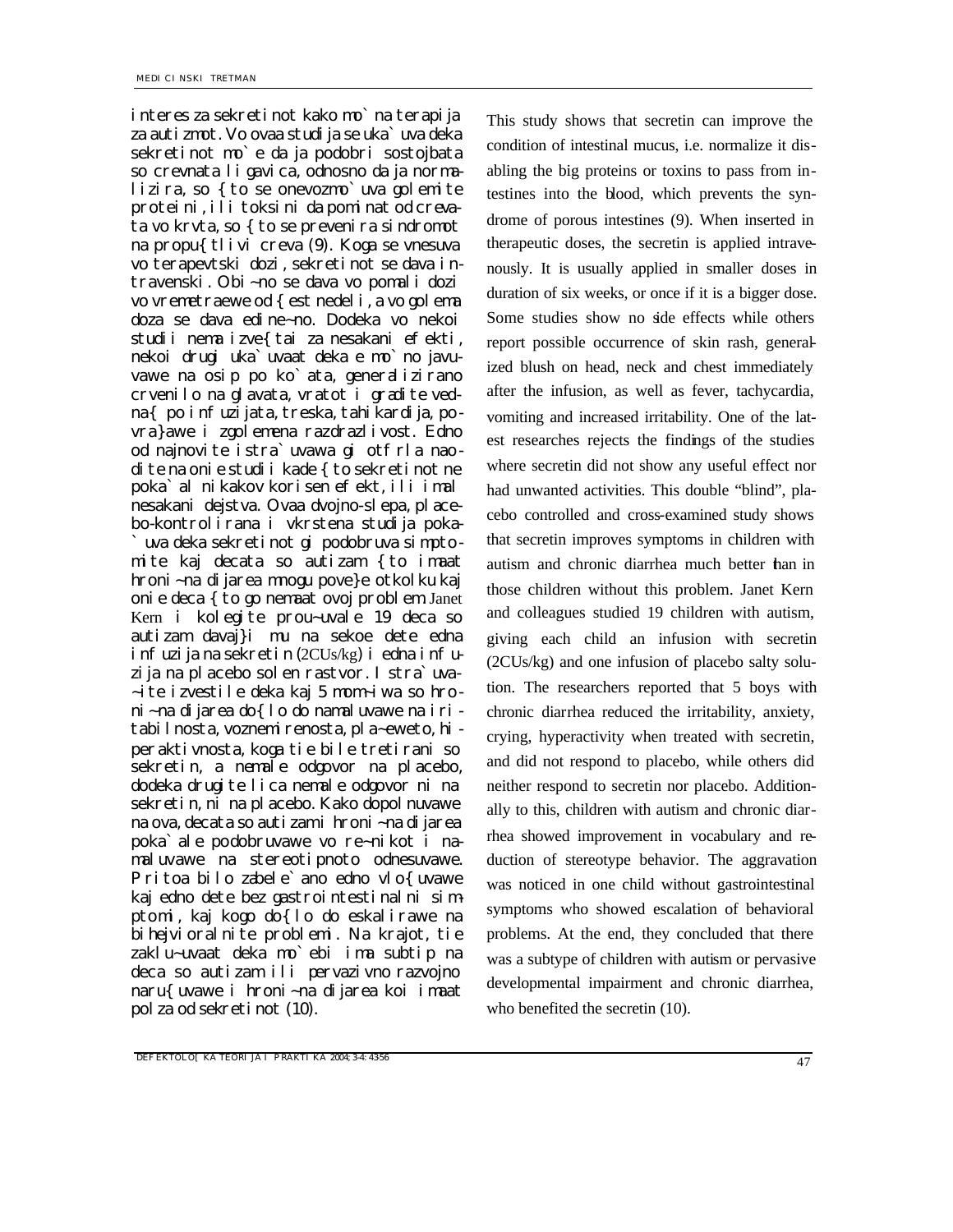### *3. Antigabi~na i fungicidna terapija 3. Anti-yeast and Fungicide Therapy*

**Probioticite** se mikroorganizmi { to se koristat vo terapevtski celi za da go kontroliraat razmno`uvaweto na gabite, fungite i bakteriite vo crevata. Ima stotici razli~ni vidovi polezni bakterii koi se dostapni vo farmacevtskite ku}i, a nekoi od niv se: Lactobacillus acidophilus, Lactobacillus casei, Lactobacillus bulgaricus, Lactobacillus salivarius, Lactobacillus termophilus i Lactobacillus plantarum. Drugi polezni vidovi gi vklu~uvaat: Bifidobacterium bifidum i Streptoc cus faecium (da ne se pome{a so Streptoccus faecalis, koj e patogena bakterija). Ovie vidovi bakterii mo`e da se najdat vo razli~ ni formi, kako { to se suspenzii, pra{oci, kapsuli i tableti. Ovie produkti mo`e da pomognat vo kontrola na gabite i patogenite bakterii od rodot Clostridia vo crevniot trakt. Se prepora~uva simultana upotreba na probioticite so fungicidna terapija. Gabite se del od crevniot ekosistem i tie gi dr`at drugite organizmi pod kontrola. Dokolku ne se zemaat probiotici simultano so fungicidni lekovi, toga{ mo`e da se slu~i da dojde do razmno`uvawe na patogenite bakterii.

Druga va`na postapka e kontrola na razmno`uvaweto na gabite preku **dieta**, odnosno isfrlawe na {e}erite, poradi nivniot pottiknuva~ki efekt na razmno`uvaweto na gabite. Osnovno pravilo vo elimi nacijata na {e}erite e: toa { to e sl atko, da ne se jade. Listata na ograni~eni hrani vklu~uva: bonboni, sladoled, torti, blagi piti, ~okolada i ovo{ni sokovi. Otkako deteto }e po~ne so ovaa dieta se ~ini deka vodata }e mu stane glaven pijalak. Site vidovi {e}er treba da bidat eliminirani, vklu~uvaj}i go i medot, i sirupite, i ovo{niot {e}er i rafiniranite {e}eri. Nekoi avtori prepora~uvaat kompletna eliminacija, dodeka drugi prepora~uvaat povremena. Ponekoga{, mo`ebi, }e bide potrebno dodavawe vitamin-C ako deteto e naviknato da pie sok od portokal koj, isto taka, e eliminiran. Ovo{jeto mora da bide otstraneto od ishranata za eden mesec za da se zabrza eliminacijata na gabite.

**Probiotic** is a microorganism used in therapeutic aims to control growth of yeast, fungi and intestinal bacteria. There are hundreds of differ ent useful types of bacteria available in pharmaceutical houses, such as: Lactobacillus acidophilus, Lactobacillus casei, Lactobacillus bulgaricus, Lactobacillus salivarius, Lactobacillus termophilus and Lactobacillus plantarum. Other useful types are Bifidobacterium bifidum and Streptoccus faecium (not to be confused with Streptoccus faecalis, which is pathogen bacteria). These types of bacteria can be found in different forms, such as suspensions, powders, capsules and pills. These products can help to control yeasts and pathogenic bacteria from the family Clostridia in intestinal tract. Simultaneous use of Probiotic with fungicide therapy is recommended. The fungi are part of intestinal eco system and they control other organisms. If Probiotic is not simultaneously used with fungicide medicine, then a growth of pathogenic bacteria can occur.

Another important procedure is the control of bacteria growth through **diet,** i.e. ejecting of sugar because of its stimulating effect on bacteria growth. The basic rule for sugar elimination is not to eat sweets. The list of restricted food includes candies, ice cream, cakes, sweet pies, chocolate, and fruit juices. When starting with this diet, it seems that water becomes the main drink for the child. All types of sugar should be eliminated including honey, syrups, fruit sugar and refined sugar. Some authors recommend complete while others recommend temporary elimination. Sometimes, however, it is necessary to add vitamin C if the child is used to drinking orange juice, which is also eliminated. The fruit must be eliminated from the diet in a period of one month in order to fasten the elimination of fungi.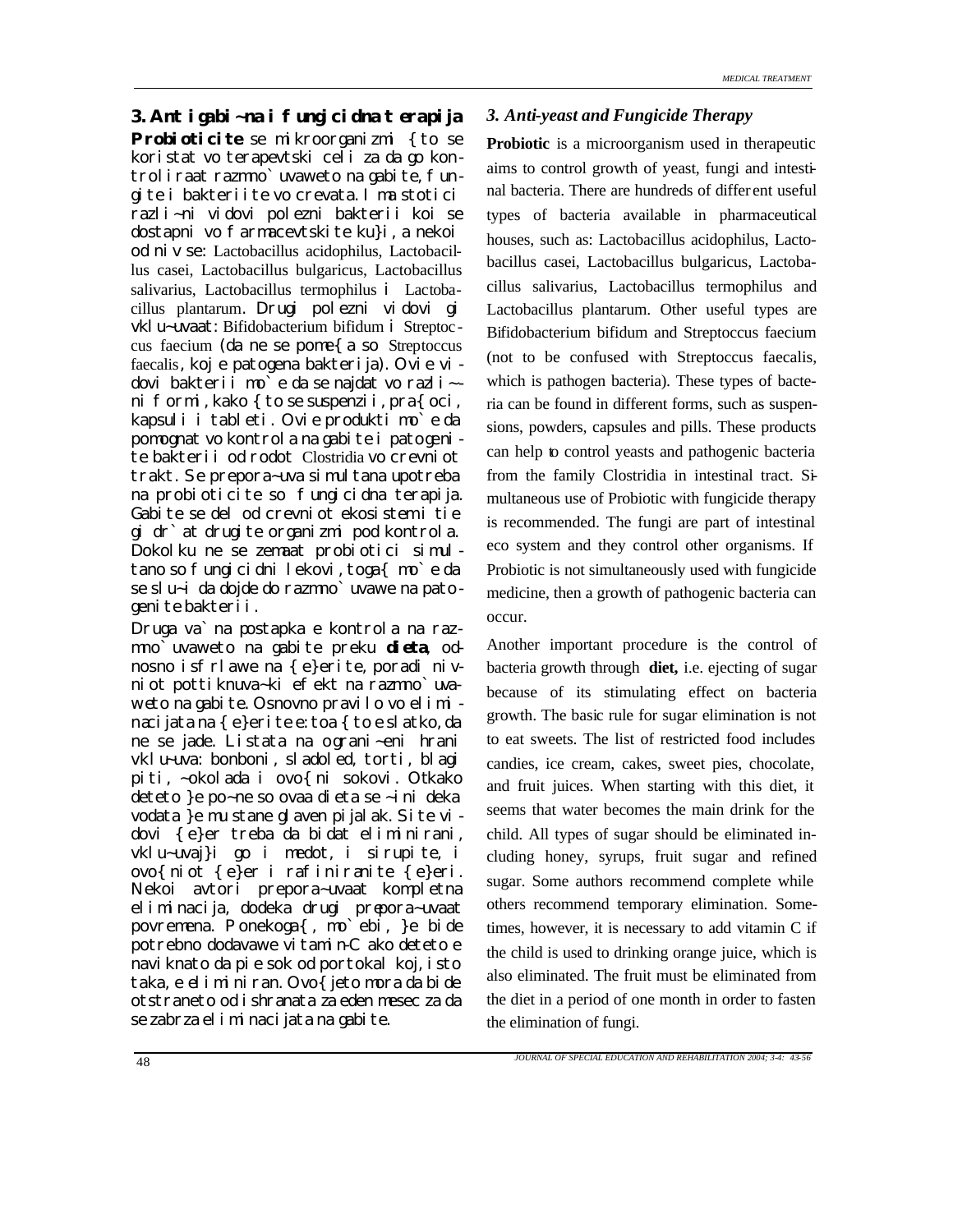Desertite { to sodr' at mnogu { e}er treba da bidat isfrleni na neopredeleno vreme. Vo toj slu~aj glavni izvori na jaglenohidrati }e bidat kompirite, gravot, p~enkata, sladok tropski kompir, brokola i dr. Site vidovi meso i riba se dozvoleni vo ishranata. Dietata, isto taka, treba da bide kombinirana so fungicidna terapija, { to dava dvapati pogolem efekt vo eliminacijata na razmno`enite crevni gabi, otkolku ako dietata se koristi bez fungici dnata terapija. Nistatine eden od najstarite i najbezbedni fungicidni lekovi. Negovata bezbednost se dol ` i na f aktot { to toj ne se apsorbira vo krvotekot vo dozi koi naj~esto se pripi{uvaat. Re~isi 100% od nistatinot se elimi niraat vo fecesot. Zaradi toa { to ne vleguva vo krvta, toj e bezbeden i ne mo`e da predizvika nekoi seriozni nesakani dejstva. Mnogu od decata so autizam ne sakaat da zemat kapsuli, zaradi {to najdobra opcija e davawe vo forma na suspenzija. Naj~esto suspenziite na nistatin se formulirani da sodr`at 100.000 edinici vo 1ml. Ako se dade vo 48 pati pogolemi dozi od prepora~anite, toga{ mo`e da dade nesakani efekti vo smisla na zgolemena agresivnost.

**Amfotericin B** mo`e da bide mnogu toksi~en ako se dade intravenski. Zatoa, pak, daden oralno toj e mo{ne bezbeden lek. Koga }e se dade oralno, negovata bezbednost se sporeduva so onaa na nistatinot, bidej}i toj lo $\{o\}$ se apsorbira od GIT (11).

## *4. Vitaminoterapija 4. Vitamin Therapy*

Vo 18 studii, sprovedeni za evaluacija na dejstvoto na **vitaminot B6** kaj licata so autizam, toj poka`al pozitivni rezultati. Nitu eden nesakan efekt ne bil soop{ten vo tie studii. Ova e pove}e od zna~aen rezultat za efikasnosta i bezbednosta, osobeno ako se znae deka drugite lekovi { to se davaat kaj autizmot poka`ale nekonzistentni rezultati i imale rizik od nesakani efekti.

The deserts, which consist of much sugar, should be eliminated forever. In that case, main sources of carbohydrates are potatoes, beans, corn, sweet potatoes, broccoli and others. All kinds of meat and fish are allowed in the diet. The diet should bi combined with fungicide therapy, which shows twice bigger effect in elimination of intestinal fungi growth, than if the diet is used without it.

**Nystatin** is one of the oldest and the safest fungicide medicine. It is safe due to the fact, that it is not absorbed in the circulation of the blood in mostly prescribed doses. Almost 100% of Nystatine is eliminated in feces. Because it does not enter the blood, it is safe and cannot cause any serious and unwanted activities. Many autistic children do not want to take capsules and the best option is a suspension. Most frequently, suspension of Nystatin is formulated to contain 100.000 units in 1 ml. If it is applied in 4 - 8 times bigger doses than the prescribed one, then it can show unwanted effects of increased aggressiveness.

**Amphotericin B** can be very toxic if applied intravenously. If applied orally, it is a very safe medicine. When applied orally, its safety is compared to the one of Nystatin because it is badly absorbed from GIT (11).

In 18 studies implemented for evaluation of influence of **vitamin B6** on people with autism, it showed positive results. There were no unwanted effects, reported in these studies. It has been more than a significant result for the efficiency and safety, especially when it is known that other medicine applied in autism showed inconsistent results and had unwanted effects.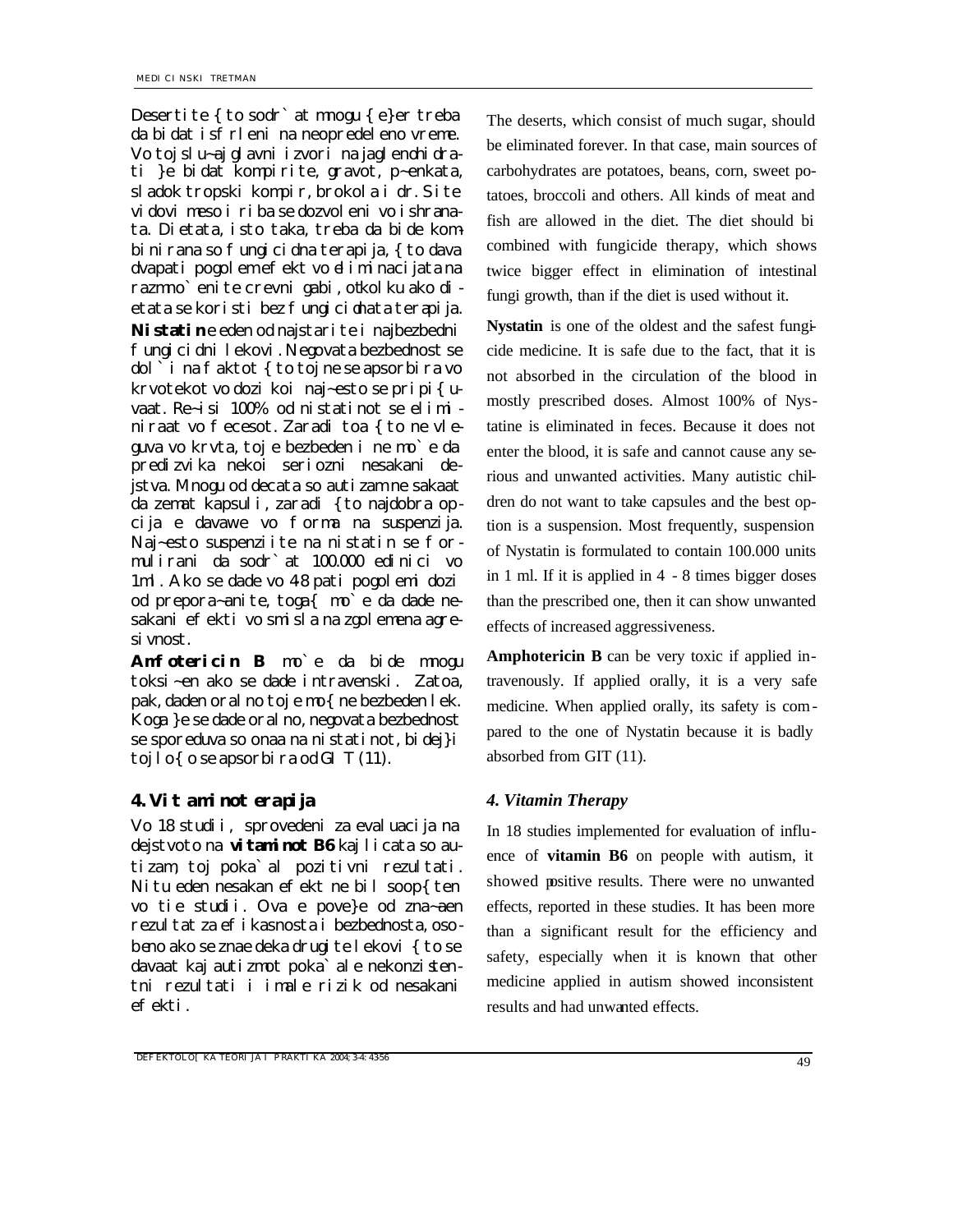I stra`uvawata za upotrebata na vitaminot B6 po~nale vo 60-tite godini od minatiot vek. Vo 1966 godina dvajca britanski nevrol ozi - A.F. Heeley i G.E. Roberts – soop {  $ti$  le deka kaj 11 od 19 deca so autizam na{le abnormalni metaboliti vo urinata pri upotrebata na triptof anski test. Davaj}i im po 30 mg tableta vitamin-B6 do{lo do normalizirawe na nivnata urina. Vo taa studija ne bile napraveni bihejvioralni ispituvawa. Germanskiot istra`uva~ V.E. Bonisch vo 1968 godina izvestil deka kaj 12 od 16 deca so autizam imalo zna~itelno podobruvawe vo povedenieto koga im bilo dadeno visoki dozi vitamin-B6 od 100 mg do 600 mg dnevno. Trojca od negovite pacienti prvpat prozborele po davaweto na vitaminot-B6 vo ovoj otvoren klini~ki obid.

Po izdavaweto na knigata "Infantilen autizam# od d-r Bernard Rimland vo 1964 godina, toj po~nal da prima stotici pisma od roditelite koi se obidele so megavitaminska terapija kaj nivnite deca so autizam. Vo pra{alnikot, {to toj im go pratil na okolu 1000 roditeli, otkril deka 57 eksperimentirale so visoki dozi na vitamini. Mnozina od niv videle pozitivni rezultati kaj ni vni te deca. Kako rezul tat na toa, Rimland po~nal golema studija so preku 200 deca so autizam na koi im dal megadozi na vitamin-B6, nijacinamid, pantotenska kiselina i vitamin-C. Vitaminite bile smesteni vo edna multipna tableta, specijalno dizajnirana za ovaa studija. Na krajot od studijata, po ~etiri meseci, bilo jasno deka vitaminot B6 bil najva`niot od site 4 ispituvani vitamini i deka vo nekoi slu~i dovel do izvonredno podobruvawe. Vitaminot-B6 poka`al zna~itelno podobruvawe kaj 30% do 40% od decata. Samo nekolku od decata poka`ale minorni nesakani efekti (razdrazlivost i ~uvstvitelnost na zvukovi), no tie is~eznale koga bil dodaden magnezium. Magneziumot ne samo { to gi eliminira nesakanite efekti, tuku toj ~esto go podobruva govorot i povedenieto. Dve godini po docna toj i drugi dvajca istra`uva~i inicirale vtora ekperimentna studija za mega vitaminskata terapija, koncentriraj}i se na vitamin-B6 i magnezium.

The research on the use of vitamin B6 started in the 60s of the last century. In 1966, two British neurologists – A.F. Heeley and G.E.Robers – reported that 11 of 19 children with autism found abnormal metabolites in the urine using triptophan test. Applying each patient 30 mg tablet of vitamin B6 they succeeded in normalizing the urine. This study did not make any behavioral investigations. The German researcher V.E.Bonisch in 1968 reported that in 12 of 16 children with autism showed significant behavioral improvement when they were applied high doses of vitamin B6 from 100 mg to 600 mg per day. Three of his patients could talk for the first time after applying vitamin B6 in this open clinical trial.

After the publication of the book "Infantile autism", Dr. Bernard Rimland in 1964 started receiving hundreds of letters by parents who had tried megavitamin therapy on their children with autism. In the questionnaire he had sent to about 1000 parents, he found out that 57 had experimented with high doses of vitamins. Most of them saw positive resultants with their children. As a result of this, Dr. Rimland started a large study with over 200 children with autism who were given mega doses of vitamin B6, niacynamid, pantoten acid and vitamin C. The vitamins were put in a multi type tablet, specially designed for this study. At the end of the study, after four months, it was obvious that the vitamin B6 was the most important one of the four examined vitamins and that in some cases it brought excellent im provements. The vitamin B showed considerable improvement with 30% to 40% of the children. Only a few children showed minor unwanted effects (irritable and sensitive to sounds) which disappeared when magnes ium was added. Magnesium, not only eliminates unwanted effects, but it frequently improves speech and behavior.

Two years later, he and two other researchers initiated a second experimental study for megavitamin therapy, concentrating on vitamin B6 and magnesium.

*JOURNAL OF SPECIAL EDUCATION AND REHABILITATION 2004; 3-4: 43-56*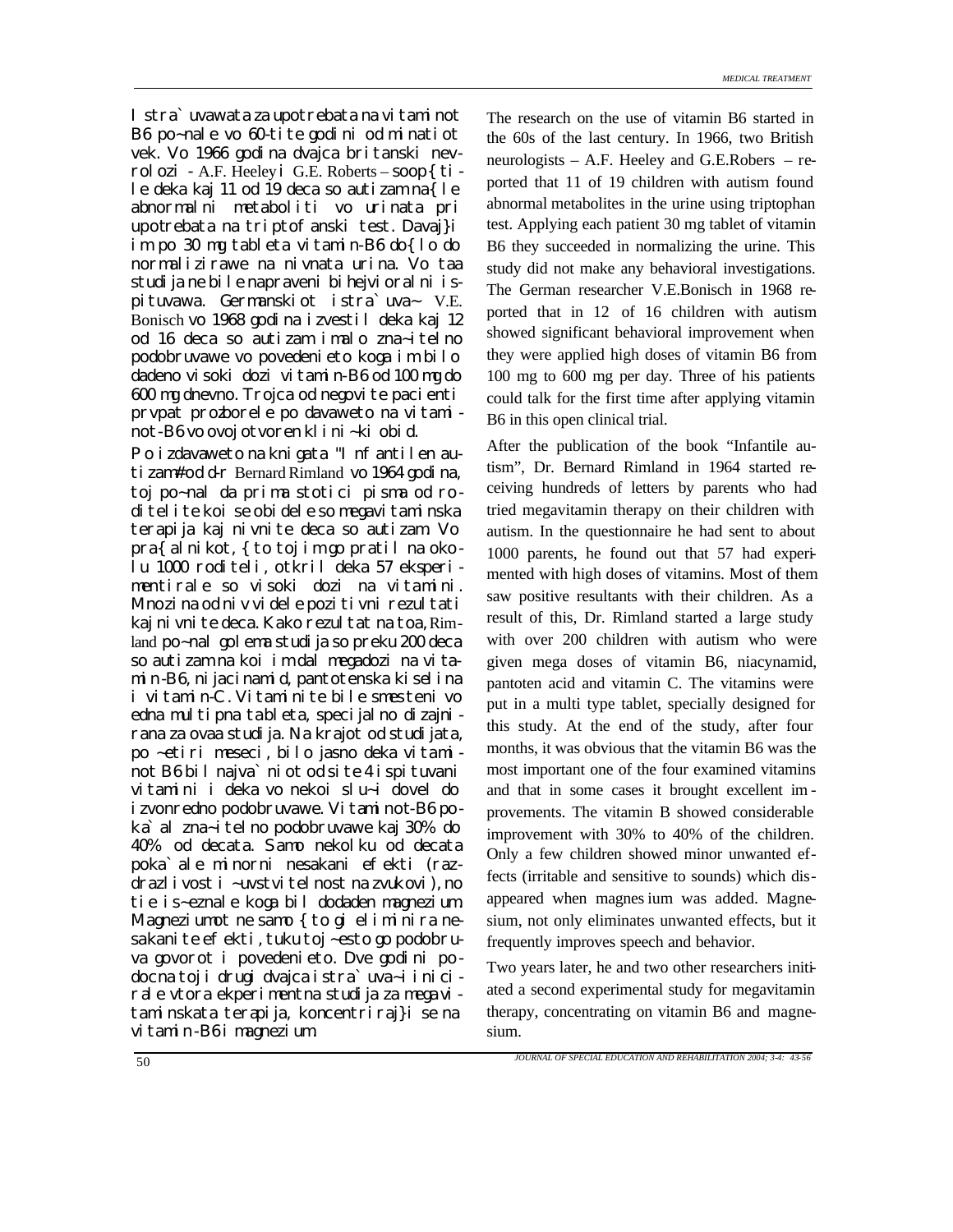Toj bil dvojno-slep placebo-kontroliran eksperiment kaj 16 deca so autizam i povtorno imalo statisti~ki zna~ajni rezultati. Dozite se dvi`ele me|u 300 mg i 500 mg dnevno.

Vo dvete studii decata poka`ale {irok rang na izvonredni rezultati so vitamin-B6. Tie imale podobar kontakt so o~ite, poka`uvale pogolem interes kon svetot okolu niv, pomalku bile besni, govorot bil podobar i, op{ to zemeno stanal e ponormal ni. Francuskite istra`uva~i, predvodeni od prof. Gilbert LeLord, napravile dopolnitelno istra`uvawe so vitamin-B6 i magnezium. Nivniot eksperiment go sprovele vrz 44 hospitalizirani deca so autizam. Ottoga{ imaat publicirano pove}e studii, kade { to ja ispituvaat upotrebata na vitamin-B6 so magnezium ili bez nego kaj deca i adulti so autizam. Vo nivnite studii davan e 1 gram dnevno vitamin-B6 i polovina gram magnezium. LeLord i sor. neodamna gi rezimirale rezultatite od 91 pacient, kade {to zabele`ale: kaj 14% markantno podobruvawe, kaj 33% podobruvawe, 42% bile bez podobruvawe i kaj 11% vlo{uvawe na klini~ kata slika. Vo site nivni studii ne bile zabele`ani nesakani dejstva.

Drugi dve studii od istra`uva~kite grupi vo SAD, predvodeni od Thomas Gualtieri i sor. na Univerzi tetot vo Severna Karolina i George Ellman i sor. od Sonoma, dr`avnata bolnica vo Kalifornija, imale pozitivni rezultati kaj pacientite so autizam (12).

Vitaminot C e va`en antioksidant i mo`e da bide od golema polza kaj decata so au tizam. Toj e vitamin rastvorliv vo voda i zatoa mnogu retko mo`e da se zabele`i vistinska toksi~nost, osven {to mo`e da se formiraat kristali na askorbinskata kiselina vo urinata, koga toj se koristi vo ekstremno visoki dozi. Vitaminot-C treba da po~ne da se dava vo doza od 5-10 mg/kg/dnevno so postepeno poka~uvawe na dozata. Avtorite postavile hipoteza deka dejstvoto se dol`i na pretpostavenite dopaminergi~ki efekti na vitaminot-C. Kako i da e, rezultatite od ovaa studija u{te ne se povtoreni (13).

That was a double "blind", placebo-controlled experiment with 16 children with autism and again there were statistically significant results. The doses ranged from 300 mg to 500 mg per day.

In both studies, the children showed wide range of excellent results with vitamin B6. They had better eye contact, showed bigger interest for the world around them, were less furious, their speech was improved, they became more normal in general.

The French researchers led by Professor Gilbert LeLord additionally examined vitamin B6 and magnesium. Their experiment was carried out with 44 hospitalized children with autism. Since then, they have published a large number of studies, examining the use of vitamin B6 with magnesium or without it, both with children and adults. In their studies, a daily dose of 1 g. vitamin B6 and half a gram magnesium was applied. Lelord and associates have summarized their results recently with 91 patients and stated 14% with noticeable improvement, 33% with improvement, 42% without im provement and 11% with worse clinical picture. In all their studies, unwanted actions have not been noticed.

Other two studies of the research groups from USA, led by Thomas Gualtieri and associates at the University of North Caroline and George Ellman with associates from Sonoma, the state hospital in California, has positive results in patients with autism  $(12)$ .

**Vitamin C** is an important antioxidant and could be of great benefit for children with autism. The vitamin is soluble in water and therefore real toxicity is rarely noticeable, except formation of crystals in ascorbine acid in the urine when used in extremely high doses. Vitamin C has to be applied with starting daily dose of 5/10 mg/kg and with gradual increase of the dose. The use of vitamin C has been examined in a small double "blind", placebo-controlled cross-examined study, where a slight alleviation of the symptoms has been found in schoolchildren with autism. The authors have put forward hypothesis that the action is due to assumed dopaminergic effects of vitamin C. The results of this study have not been repeated again (13).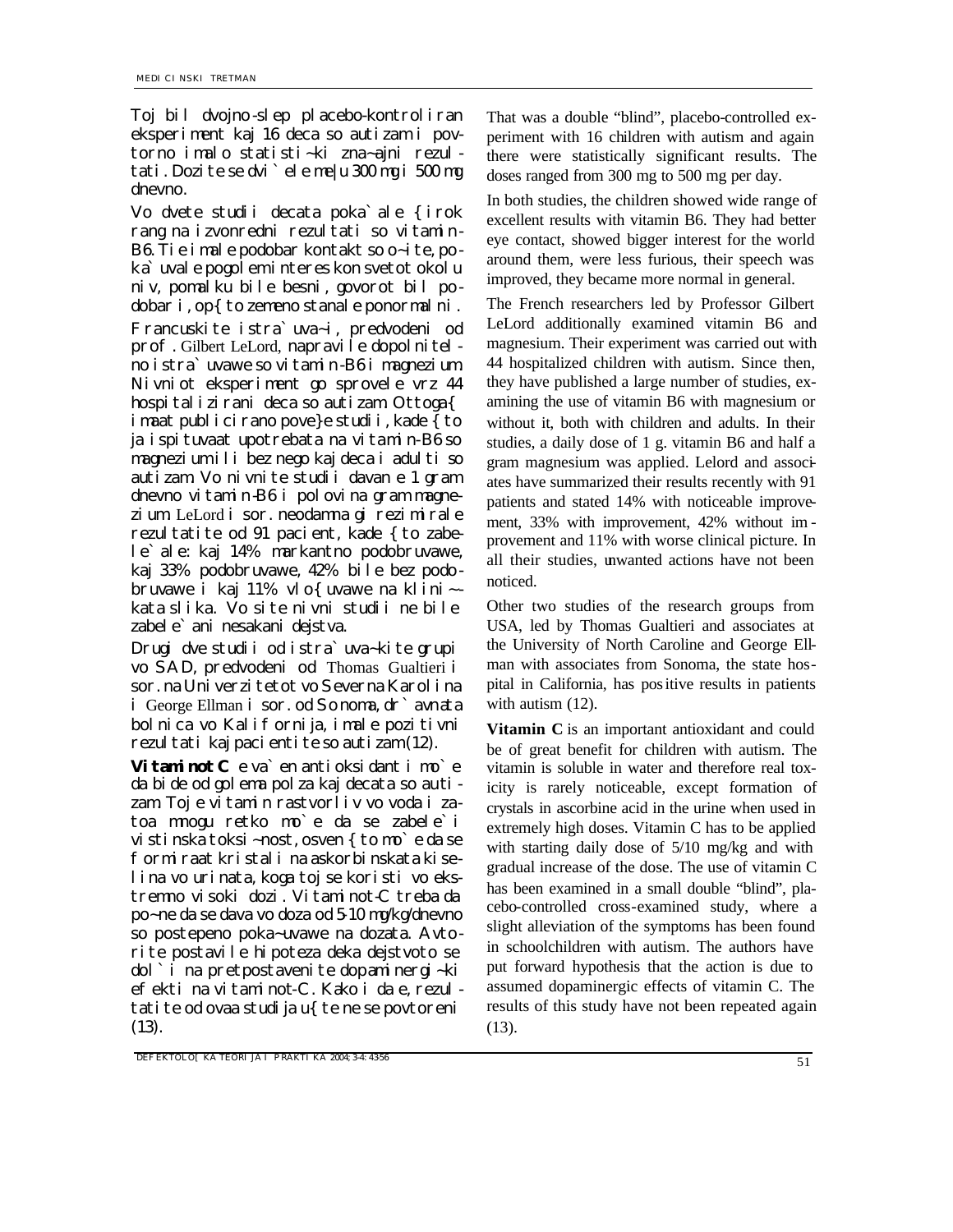**Folnata kiselina** e polezna za upotreba kaj autizmot. Golemiot francuski istra`uva~ Jerome Lejeune izvestil deka davawe na okolu 250 mikrogrami folna kiselina na kilogram telesna te'ina dnevno doveduva do golemi podobruvawa kaj nekoi deca so autizam. Toj daval folna kiselina na iljadnici mentalno retardirani deca (naj-~esto so Down-ov sindrom) po 20 mg dnevno vo razli~ni studii, bez da ima nikakvi {tetni i nesakani efekti (14).

## *5. Dimetilglicin (DMG) 5. Dimethyl-glycine (DMG)*

Dimetilglicinot e supstancija so sladok vkus, opi{ana kako prirodna, ednostavna sostojka so nepoznati, nepo`elni i nesakani efekti. DMG e dostapen vo mnogu prodavnici za zdrava hrana vo SAD. Toj legalno e klasificiran kako hranliva supstancija. Se upotrebuva vo pove}e formi, a naj~esto kako sitni tableti od 125 mg. Vkusot mu e prijaten i decata brzo gi xvakaat tabletite.

Mnogu studii imaat doka`ano deka DMG ja zasiluva efikasnosta na imuniot sistem, gi podobruva fizi~kite i atletskite performansi kaj lu|eto i `ivotnite i ima {irok rang na polezni efekti. Toj e mnogu bezbeden. Mo`e da se sretne vo mnogu mali koli- ~estva vo kafeaviot oriz i crniot drob. Hemiski i fiziolo{ki toj prilega na vi taminite rastvorlivi vo voda, kako na primer, vitaminite od B-grupata. Glavnata pri~ina {to toj ne e klasificiran kako vitamin e toa deka nema specifi~ni simp tomi povrzani so deficit na DMG.

Mnozina roditeli izvestile deka u{te vo prvite denovi od po~etokot na terapijata so DMG, povedenieto na decata zabele`itelno se podobrilo−bil zabele`an podobar kontakt so o~ite, govorot bil podobren i decata poka`uvale pogolem interes i mo` nost za zboruvawe.

Za predu~ili{ni deca se prepora~uva za po~etok polovina od 125 mg tableta ili kapsula zaedno so pojadokot, a za pogolemi deca po edna tableta.

**Folic acid** is useful when applied for autism. The great French researcher Jerome Lejeune reported that a dose of 250 mg of folic acid at one kilogram of corporal weight per day showed great improvements in some children with autism. He applied a daily dose of 20 mg folic acid to thousands of mentally retarded children (mostly with Down syndrome) in different studies without any harmful and unwanted effects (14).

DMG is a substance with sweet taste described as natural, a simple component with unknown and unwanted effects. DMG is available in many healthy food stores in USA. It is legally classified as nutritious substance. It is used in many forms mostly as small tablets of 125 mg. They are tasteful and children quickly chew them.

Many studies have proved that DMG enhances efficiency of the immunity system, improves physical and athletic performances, both in people in animals, and has a wide range of useful effects. It is very safe. It is present in small quantities in brown rice and the liver. From the aspect of chemistry and physiology, it is soluble in water like vitamins, as for example vitamins of B group. The main reason it has not been classified as vitamin is the fact that it has not specific symptoms related to the deficit of DMG.

Since the very beginning of the therapy with DMG, many parents reported that their children's behavior considerably improved, they had better eye contact, improved speech, showing greater interest and abilities for talking.

At the beginning, pre-school children are recommended a daily dose of half of 125 mg tablet or capsule when having breakfast, and older children one tablet.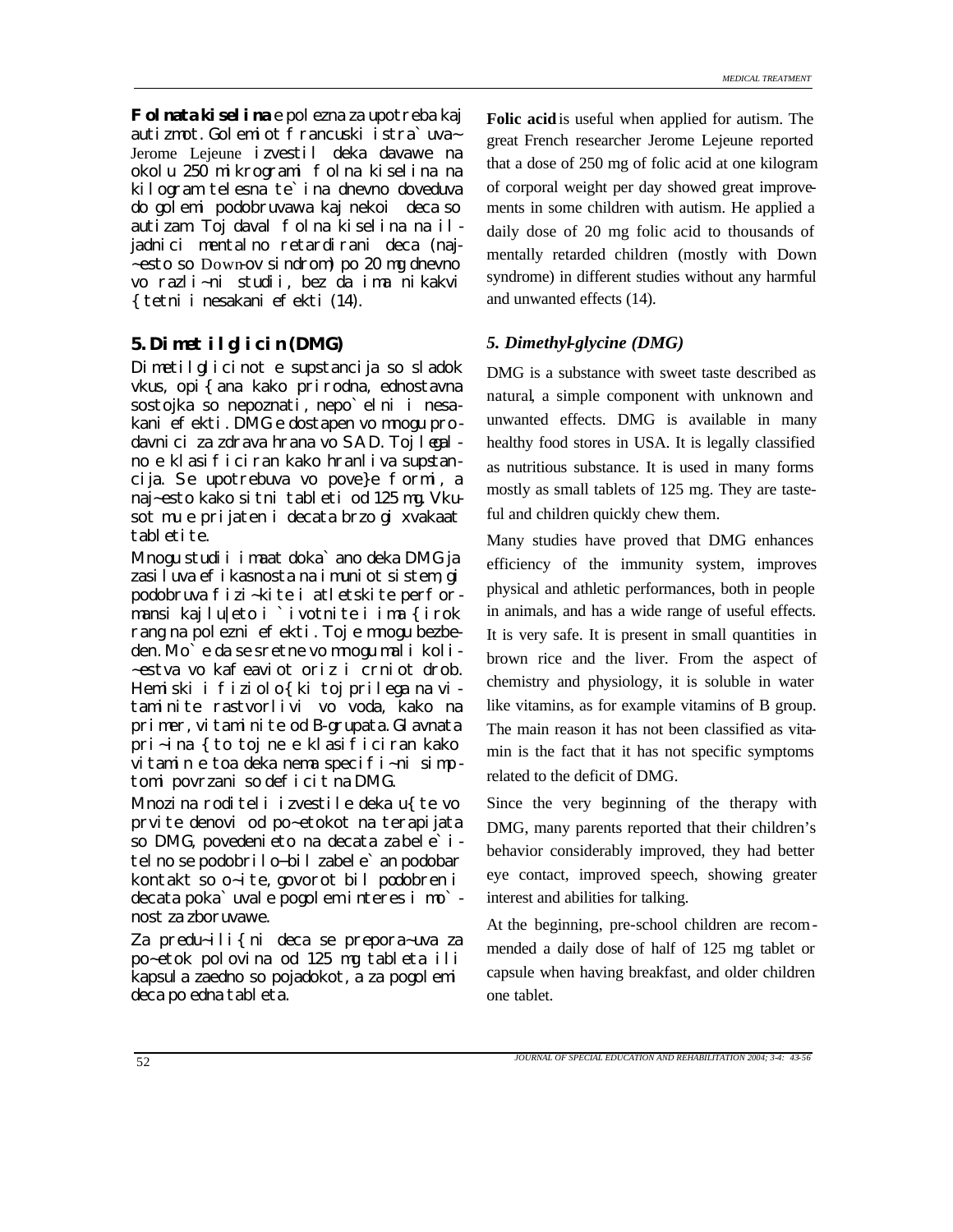Postepeno treba da se zgolemuva dozata od edna na ~etiri tableti dnevno, a za vozrasnite od 2 na 8 tableti dnevno. Ako se pojavi po~etno zgolemuvawe na hiperaktivnosta ({ to se javuva kaj  $5-10\%$  od slu~aite), toga{ dozata treba da se namali. Vo toj slu~aj, se dodava 800 mikrogrami folna kiselina. Se prepora~uva davawe na DMG 2-3 nedeli, potoa dodavawe na B6 i magnezium { to, isto taka, treba da po~ne postepeno (12).

## *6. Alfa-lipoi~na kiselina 6. Alpha -Lipoic Acid*

Alfa-lipoi~nata kiselina e ditiol masna kiselina, koja pretstavuva priroden vrzuva~ki agens i mo}en antioksidans. Taa bila upotrebuvana vo Germanija pri tretmanot na dijabeti~na nevropatija so odli~ni rezultati. Nejzinite antioksi dantni efekti mo`e osobeno da bidat od pomo{ kaj decata so autizam. Se po~nuva so doza od 1-3 mg/kg/dnevno i se poka~uva do 10 mg/kg/dnevno. Alfa-lipoi~nata kiselina e priroden produkt na ~ove~kite kletki i zaradi toa ima minimalna toksi~nost. Ispituvanite dozi nad 25 mg/kg/dnevno, davani pove}e od 3 godini kaj vozrasni lica, ne poka`ale toksi~nost. Alfa-lipoi~nata kiselina mo - `e da go olesni otstranuvaweto na `ivata od intracelularno do ekstracelularno. Toa mo`e da bide mnogu polezno za mobiliziraweto na `ivata { to ovozmo`uva dostapnost na DMSA da ja vrze `i vata (15).

# *7. Dieta slobodna od gluten i kazein 7. Diet Free of Gluten and Casein*

Glutenite se proteini { to se sre}avaat vo rastitelniot svet i pripa|aat na potklasata monokotiledoni. Vo ova semejstvo se p~enicata, ja~menot, ovesot, 'r`ta i nivnite derivati. Kazeinot e fosfoprotein od mlekoto, ~ija molekularna struktura e mnogu sli~na so onaa na glutenot.

Ima sigurni podatoci deka nekoi od lu|eto so autizam se intolerantni kon hrana { to sodr`i gluten i kazein, pri { to reagiraat so mnogu fizikalni i bihejvioralni problemi, kako {to se: glavobolka, bolka vo `eludnikot, gadewe, vriskawe i pla~ewe,

The dose has to be continuously increased from 1 to 4 tablets daily, and for adults 2 to 8 tablets per day. The dose has to be reduced if initial increase of hyperactivity occurs (noticed at  $5 - 10\%$  of cases). In that case, 800 mg folic acid is added. DMG is recommended to be applied for 2-3 weeks, then gradually adding B6 and magnesium (12).

Alpha-lipoic acid is ditiol fatty acid, which is a natural binding agent and powerful antioxidant. It was used in Germany on the treatment of diabetic neuropathy with excellent results. Its antioxidant effects can be a great benefit in children with autism. The treatment starts with a daily dose of 1-3 mg/kg and it increases to 10 mg/kg. Alpha-lipoic acid is a natural product of human cells and therefore it has minimal toxicity. The examined doses of more than 25 mg/kg daily applied for more than 3 years with adults, did not show any toxicity. Alpha-lipoic acid can alleviate the removal of mercury from intracellular to extra-cellular. That can be very useful for mobilization of mercury, which enables DMSA to bind mercury (15).

Glutens are proteins present in flora and belong to the subclass monocotyledons. In this family are wheat, barley, oats, rye and their derivates. Casein is phosphor protein in milk with very similar molecule structure to gluten.

There are certain data that some people with autism are intolerant towards food that contains gluten and casein and they respond with many physical and behavioral problems such as headaches, stomachaches, nauseating, screaming and crying, sleeping problems, hyperactivity, aggression, high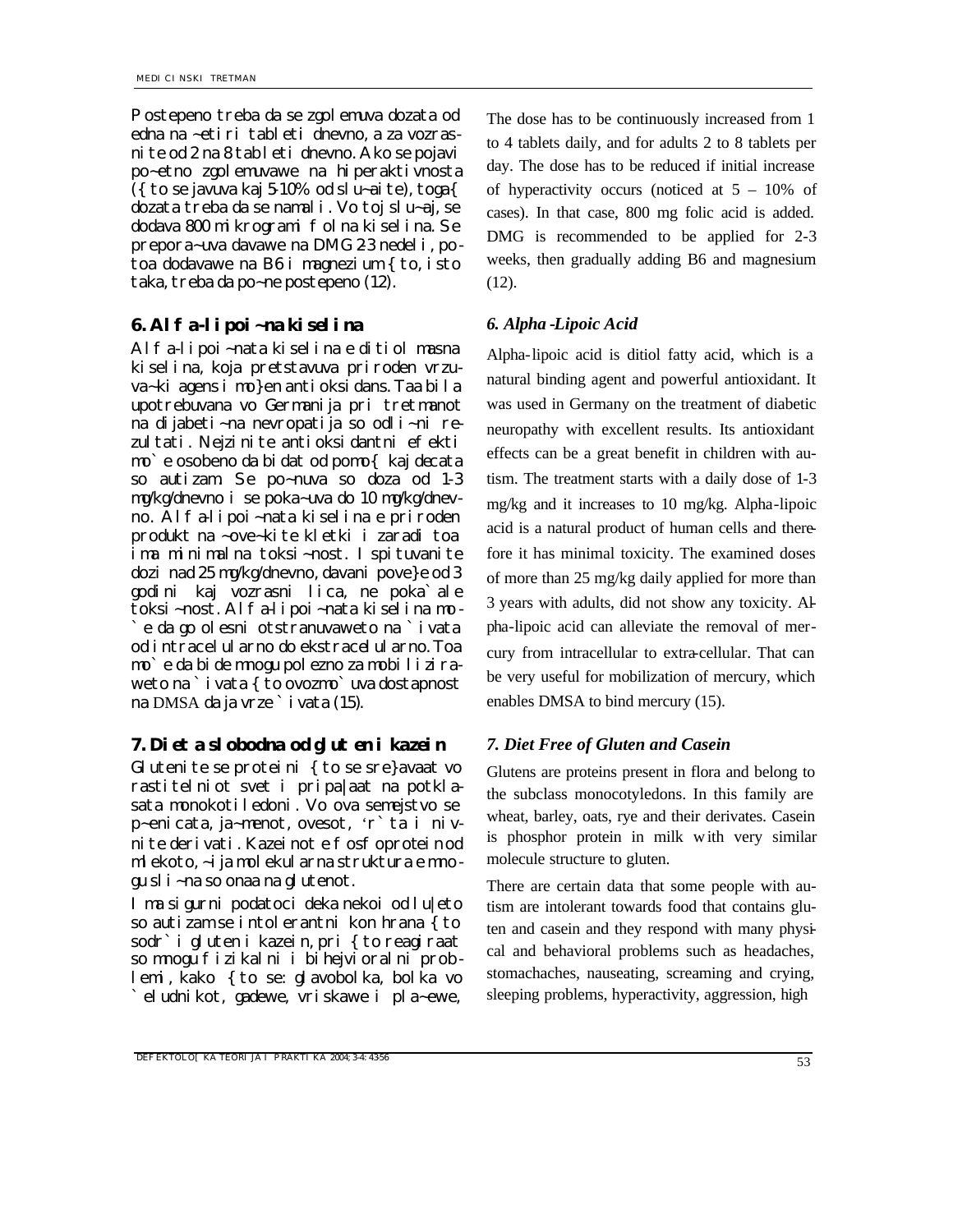problemi vo spieweto, hiperaktivnost, agresija, pre~uvstvitelnost kon zvukovi, zamor, depresija, crevni problemi (dijareja, opstipacija, gasovi), u{ni infekcii duri i konvulzii. Za da se podobri ovaa simptomatologija treba da se izbegnuvaat onie vidovi hrana {to gi sodr`at glutenot i kazeinot.

Tretmanot so dieta bez gluten i kazein podrazbira pridr`uvawe kon odredeni pravila { to treba da se po~i tuvaat:

• dietata mora da se sproveduva kontinui rano i dosledno;

• nau~ete go deteto deka hranata ne e samo zadovolstvo, tuku i izvor na zdravje;

• odnapred bidete gotovni na isku{enija i imajte dobra zamena za sekoj vid hrana;

• odnapred obezbedite dobra i vkusna hrana za deteto;

• zdravjeto na deteto neka bi de prioritet i celoto semejstvo neka ja zema istata hrana kako i deteto;

• povrzete se so drugi lu $|e \rangle$  to primenuvaat vakva dieta;

vni mavajte na saboteri te vo i shranata;

• poka`ete í na sredinata deka sakate na deteto da mu pomognete, a nikako deka sakate da mu go smenite na~inot na `ivot;

• ispituvajte go toa { to treba da vleze vo detskiot organizam, vklu~uvaj}i gi lekovite, vitaminite i drugo;

• sadovite za gotvewe na hranata i priborot za jadewe mora da bidat posebni;

• produktite koi se upotrebuvaat mora da bidat posebno skladirani;

• da se izvestat rodninite za celite na dietata i da se zamolat da ne im davaat na decata tajno od zabranetata hrana;

• nikako ne predavajte se bidej}i na krajot } e bi dete zadovol ni od rezul tati te.

Prehranbeni produkti {to **mo`e** da se koristat vo dietata bez gluten i kazein se slednive:

sensitivity to sounds, fatigue, depression, in testinal problems (diarrhea), obstipatio, gases), ear infections and other convulsions. Food containing gluten and casein should be avoided in order to improve these symptoms.

The treatment with a diet free of gluten and casein means obeying certain rules that have to be respected:

The diet has to be carried out continuously and persistently;

Teach your child that food is not only pleasure, but source of health;

Be ready for temptations in advance and have good replacement for any kind of food;

• Provide, in advance, good and tasty food for your child;

• The health of your child has to be a priority and the whole family has to use the same food as your child;

Contact with other people who use the same diet;

Take care of nutrition saboteurs:

• Show people that you want to help your child and not to change the child's life;

• Examine everything which enters your child's organism, including medicine, vitamins and so on;

The dishes for preparing food and cutlery have to be special;

• The used products have to be separately stored;

• To inform the relatives about the aims of the diet and to ask them not to give the child secretly the forbidden food;

• Do not give up because, at the end you will be satisfied with the results.

Food products that **can** be used in the diet free of gluten and casein are the following: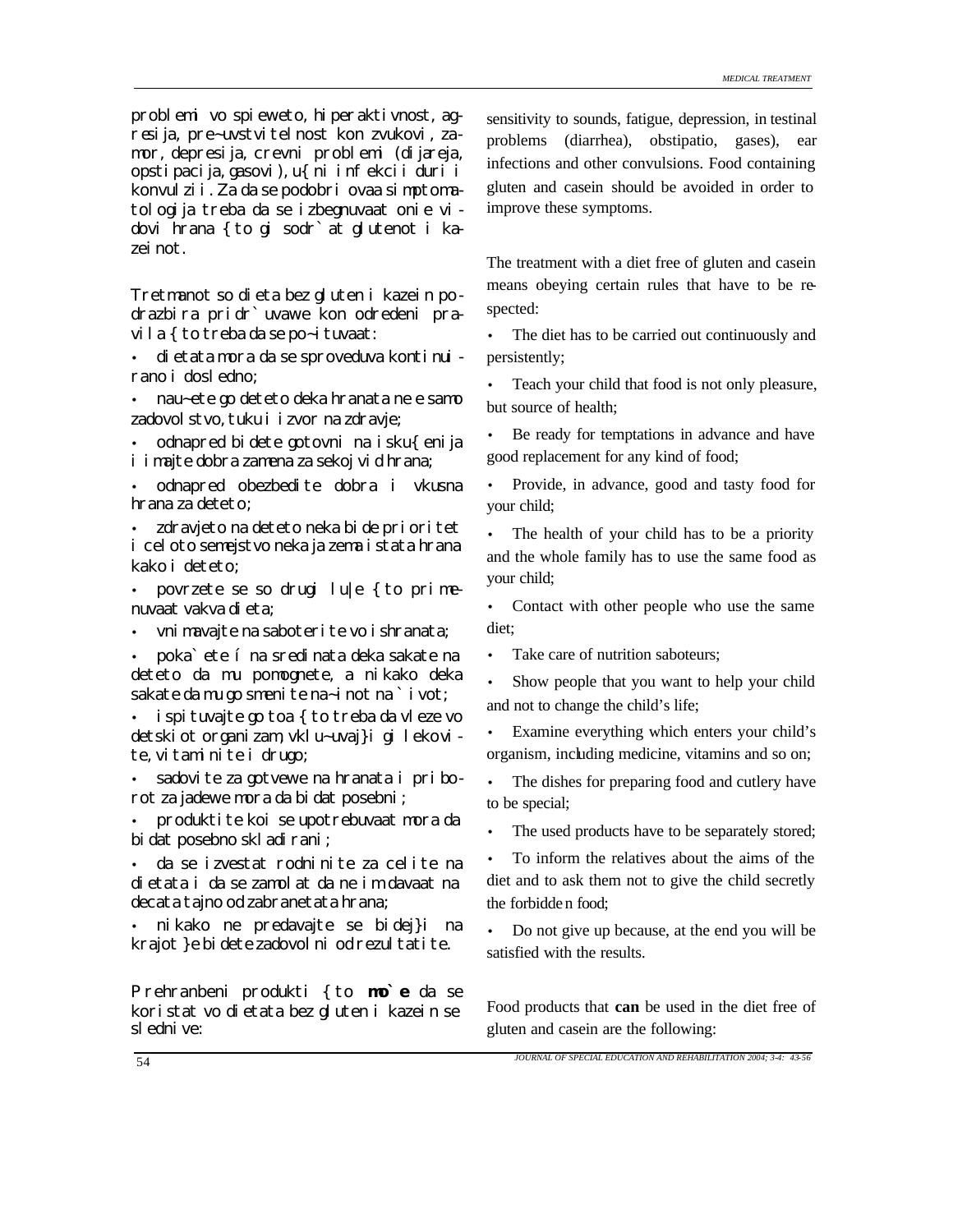• **Izvori na proteini**: svinsko meso, jagne{ko meso, tele{ko meso, june{ko meso, pile{ko meso, meso od misirka, patka, fazan, rakovi, {kolki, tuna, pastrmka, losos, sardini, jajca, rastitelni proteinisoja, lu{pi od soja, jogurt od soja.

• **Bra{na**: orizovo bra{no, soi no bra{no, skrob od p~enka, p~enkarno bra{no, griz, bra{no od le}a, bra{no od grav, bra{no od kosteni, bra{ no od proso.

• *Zelen~uk*: zelena salata, praz, luk, morkov, celer, magdonos, bel kompir, domati, spana}, cveklo, zelena piperka, gra{ok, boranija, soja, grav, krastavica, tikva, tikvici, zelka, karfiol, p~enka, trupka.

• *Ovo{je*: kru{ki, duwi, smokvi, portokali, mandarini, jagodi, malinki, kapinki, ananas, diwa, lubenica, kokos, urmi, borovinki, kajsii, praski, slivi, suvi slivi, cre{ni.

Pijalaci: ovo{ ni sokovi, sok od morkov, sok od cveklo, sok od domati.

• *Zrnesti i semkasti produkti*: orevi, son~ogledovi semki, semki od tikva, bademi, le{nici, susam, leblebii, kikiriki.

**Drugo:** ~ist kakao, ~okol ado za gotvewe (bez mleko), margarin bez kazein, alkoholen ocet, ovo{en ocet (bez jabolko i grozje, a ako se sproveduva dieta na gabi, toga{ ne smee ni vinski ocet).

Prehranbeni produkti {to **ne smee** da se zemaat vo dietata bez gluten i kazein, se slednive:

• mleko i mle~ni proizvodi (sirewe, krem-sirewe, jogurt, pavlaka, kiselo mleko);

• p~enica i proizvodi od p~enica (testenini, p~eni~na pasta, bra{na);

- ja~men i proizvodi od ja~men (bra{no);
- oves i proizvodi od ovesot (bra{no);
- 'r` i proizvodi od 'r` (16).

# *Zaklu~ok Conclusion*

Biomedicinskata terapija na autizmot e aktuel en metod i su{tinski e da se sfati

**DEFEKTOLO[KA TEORIJA I PRAKTIKA 2004; 3-4: 4356** 555

• *Protein sources:* pork, lamb, veal, beef, chicken, turkey, duck, pheasant, crabs, seashells, tuna, trout, salmon, sardines, eggs, vegetable proteins – soybean, soybean shells, soybean yoghurt.

• *Flour:* rice flour, soybean flour, starch, corn flour, groats, lentil flour, bean flour, chestnut flour, millet flour.

• *Vegetables:* lettuce, leek, garlic, carrot, celery, parsley, white potatoes, tomatoes, spinach, beet, green paprika, peas, green beans, soybean, bean, cucumber, pumpkin, squash, cabbage, cauliflower, corn, rape.

*Fruit:* pears, quince, figs, oranges, mandarins, strawberries, raspberries, blackberries, pineapple, melon, water melon, coconut, dates, bilberries, apricots, peaches, plums, prunes, cherries.

• *Drinks:* fruit juices, carrot juice, beet juice, tomato juice.

• *Grains and seeds:* nuts, sunflower seeds, pumpkin seeds, almonds, hazelnuts, sesame, chickpea, peanuts.

*Other:* pure cocoa, cooking chocolate (without) milk), margarine free of casein, vinegar, fruit vinegar (without apple and grapes, and in diet with fungi, then wine vinegar must not be used).

Food products that **must not** be used in diet free of gluten and casein are the following:

• milk and milk products (cheese, feta cheese, yoghurt, cream, sour milk);

Wheat and wheat products (pastas and flour);

Barley and barley products (flour);

• Oats and oat products (flour);

Rye and rye products (16).

Biomedical therapy of autism is a current method and it is essential to consider that medicine is not